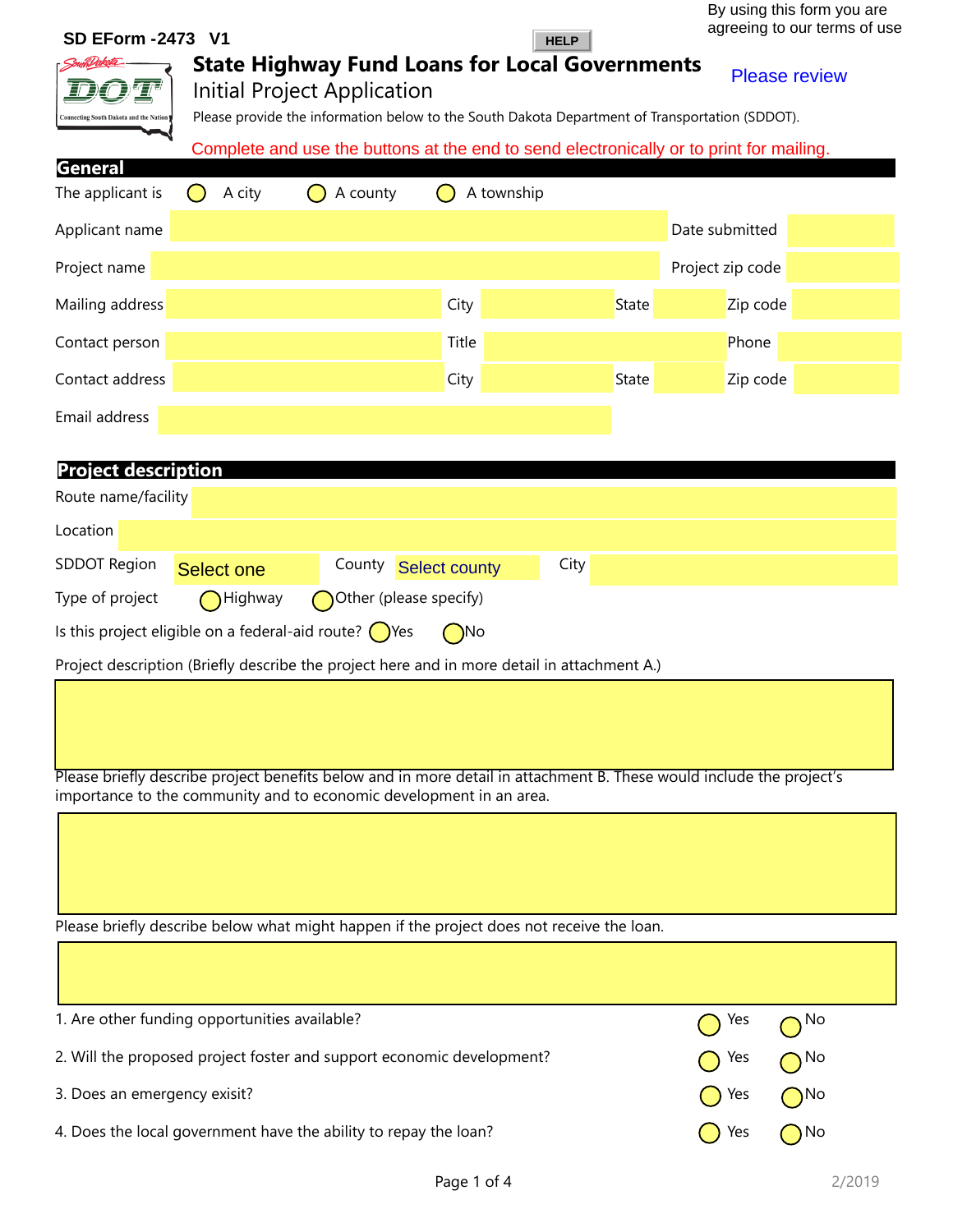| <b>Project financing</b>                                                                                                                                       |                                                                                                                                    |                                            |                                   |  |
|----------------------------------------------------------------------------------------------------------------------------------------------------------------|------------------------------------------------------------------------------------------------------------------------------------|--------------------------------------------|-----------------------------------|--|
| Project status (Please explain the current status of the project, including planning, design, start and completion dates.)                                     |                                                                                                                                    |                                            |                                   |  |
|                                                                                                                                                                |                                                                                                                                    |                                            |                                   |  |
| Estimate project construction time line                                                                                                                        |                                                                                                                                    | Start date                                 | End date                          |  |
| Total project cost                                                                                                                                             | State Highway Fund loan amount requested                                                                                           |                                            |                                   |  |
| Describe any costs that may be ineligible                                                                                                                      |                                                                                                                                    |                                            |                                   |  |
| Proposed project financing sources (do not include State Highway Fund repayment source):                                                                       |                                                                                                                                    |                                            |                                   |  |
| State Highway Fund Loan                                                                                                                                        |                                                                                                                                    | 0.00                                       |                                   |  |
| Assessments                                                                                                                                                    |                                                                                                                                    | 0.00                                       |                                   |  |
| User payments/fees                                                                                                                                             |                                                                                                                                    | 0.00                                       |                                   |  |
| Local funds                                                                                                                                                    |                                                                                                                                    |                                            |                                   |  |
| Other (please specify)                                                                                                                                         |                                                                                                                                    | 0.00                                       |                                   |  |
|                                                                                                                                                                | <b>TOTAL</b>                                                                                                                       | 0.00                                       |                                   |  |
|                                                                                                                                                                |                                                                                                                                    | 0.00                                       |                                   |  |
| Proposed project financing uses:                                                                                                                               |                                                                                                                                    |                                            |                                   |  |
| Preliminary engineering                                                                                                                                        |                                                                                                                                    | 0.00                                       |                                   |  |
| Design                                                                                                                                                         |                                                                                                                                    | 0.00                                       |                                   |  |
| Right-of-way acquisition                                                                                                                                       |                                                                                                                                    | 0.00                                       |                                   |  |
| Construction                                                                                                                                                   |                                                                                                                                    | 0.00                                       |                                   |  |
| Other                                                                                                                                                          |                                                                                                                                    | 0.00                                       |                                   |  |
| Other                                                                                                                                                          |                                                                                                                                    | 0.00                                       |                                   |  |
|                                                                                                                                                                | <b>TOTAL</b>                                                                                                                       | 0.00                                       |                                   |  |
| Loan repayment terms                                                                                                                                           |                                                                                                                                    | Start date                                 |                                   |  |
| Repayment sources for State Highway Fund loan to local government:                                                                                             |                                                                                                                                    |                                            |                                   |  |
|                                                                                                                                                                |                                                                                                                                    |                                            | 0.00                              |  |
|                                                                                                                                                                |                                                                                                                                    | 0.00                                       |                                   |  |
|                                                                                                                                                                |                                                                                                                                    | 0.00                                       |                                   |  |
|                                                                                                                                                                | <b>TOTAL</b>                                                                                                                       |                                            | 0.00                              |  |
| <b>Checklist</b>                                                                                                                                               |                                                                                                                                    |                                            |                                   |  |
| Check both the following to indicate the attachments are included with this application.                                                                       |                                                                                                                                    |                                            |                                   |  |
| Attachment A: Description of proposed project                                                                                                                  |                                                                                                                                    | Attachment B: Benefits of proposed project |                                   |  |
| <b>Certification</b>                                                                                                                                           |                                                                                                                                    |                                            |                                   |  |
|                                                                                                                                                                |                                                                                                                                    |                                            |                                   |  |
| Signature                                                                                                                                                      | <b>Title</b>                                                                                                                       |                                            | Date                              |  |
| Print and sign the completed Initial Project Application and all applicable attachments and submit them for initiation of<br>the state loan review process to: |                                                                                                                                    |                                            |                                   |  |
| <b>Administration Program Manager</b><br>700 E. Broadway Ave.<br>Pierre, SD 57501-2586                                                                         | State Highway Fund Loan for Local Governments<br>South Dakota Department of Transportation<br>Division of Planning and Engineering |                                            | Questions?<br>Call (605) 773-8149 |  |
| email                                                                                                                                                          | <b>PRINT FOR MAILING</b><br>or                                                                                                     | <b>CLEAR FORM</b>                          |                                   |  |
|                                                                                                                                                                | Page 2 of 4                                                                                                                        |                                            | 2/2019                            |  |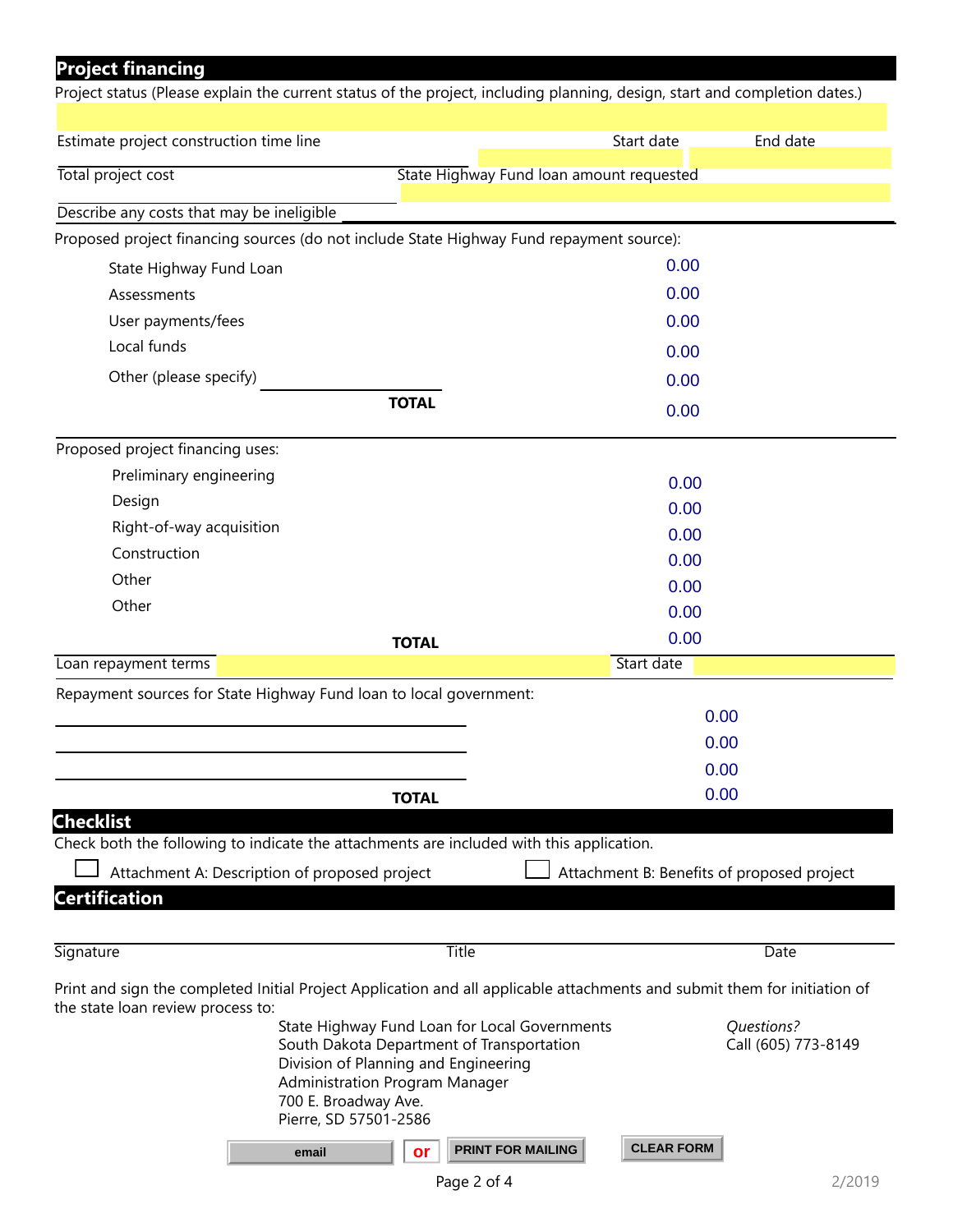## **Attachment A**

Description of Proposed Project

Describe the problem this project is designed to address and include a map. Attach additional pages if necessary.